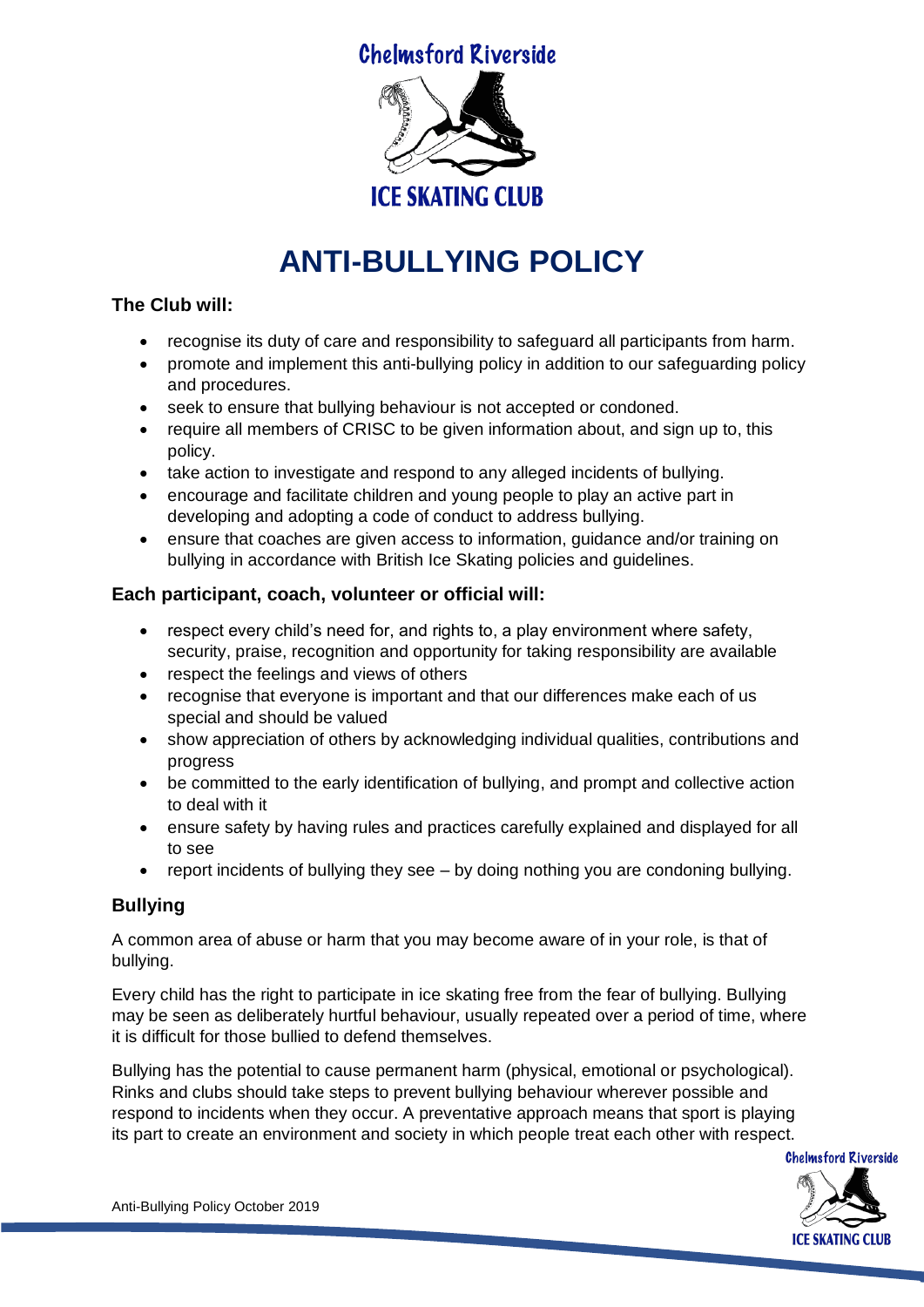Bullying can take the form of:

- verbal: name calling, teasing, threatening, spreading rumours, sarcasm, racist taunts, homophobic bullying, graffiti and gestures
- physical: hitting, kicking, punching, spitting, stealing/breaking belongings
- emotional: ignoring, hurtful emails/text messages, excluding from activities, tormenting, ridiculing, humiliating.

Although anyone can be the target of bullying, victims are typically shy, sensitive and perhaps anxious or insecure. Sometimes they are singled out for physical reasons – being overweight, physically small, having a disability or belonging to a different race, faith or culture.

Bullies come from all walks of life; they bully for a variety of different reasons and may even have been bullied or abused themselves. Typically, bullies can have low self-esteem, be excitable, aggressive or jealous. Crucially, they have learned how to gain power over others. Identifying bullying

The competitive nature of sport can make it an ideal environment for the bully. The bully in ice skating can be:

- a parent who pushes too hard
- a coach who adopts a 'win-at-all costs' philosophy
- a player who intimidates
- an official who places unfair pressure on a person
- a spectator who shouts abuse.

The damage inflicted by bullying can frequently be underestimated. It can cause considerable distress to children, young people and vulnerable adults, to the extent that it affects their health and development or, at the extreme, causes them significant harm including self-harm or in extreme cases, suicide.

There are a number of signs that may indicate a person is being bullied:

- sudden reluctance to go to activities such as training or events that they used to enjoy or a drop off in performance/attendance
- regularly feeling ill before training or events
- physical signs such as stomach-aches, headaches, difficulty in sleeping, bedwetting, scratching and bruising, coming home with damaged equipment or clothes
- behavioural changes such as becoming withdrawn, anxious, clingy, depressed, tearful, aggressive, unreasonable
- start bullying others; a shortage of money or frequent loss of possessions
- In more extreme cases, they might stop eating, start stammering, cry themselves to sleep, have nightmares, run away or threaten/attempt suicide.

These signs may indicate other problems or be a reaction to other events in a child or young person's life but the possibility of bullying should be considered.

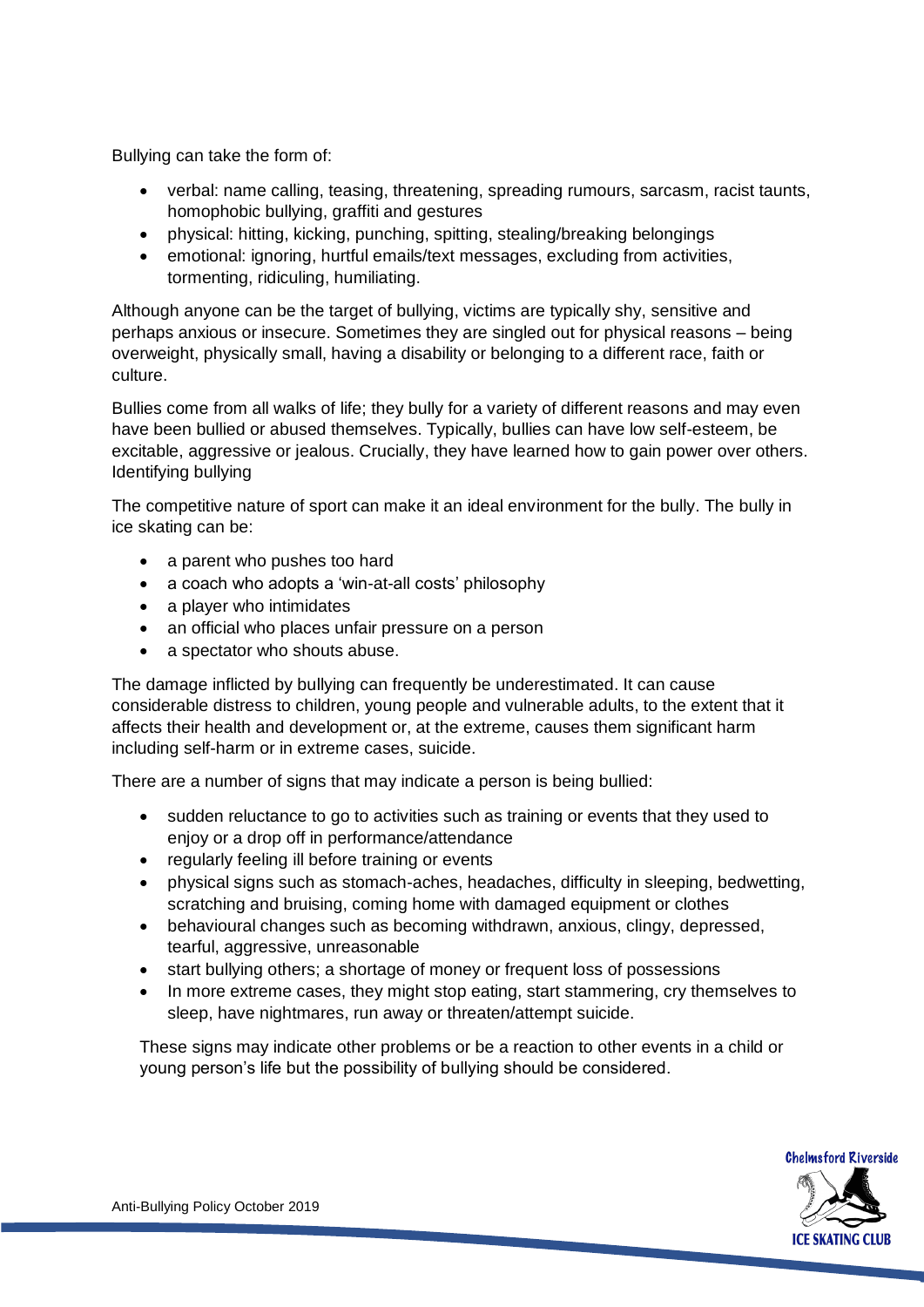#### **Homophobic bullying**

Lesbian, gay and bisexual (LGB) people may face homophobic bullying. Homophobia is often driven by a lack of understanding which only serves to strengthen stereotypes and can lead to actions that cause LGB people to feel excluded, isolated or undervalued.

#### **Adults Bullying Children or Young People**

Serious cases for example if the bullying included physical abuse or racist name calling, may be considered abuse and so may be referred to the Police or Children's Social Care.

The adult should receive clear guidance on how their behaviour needs to be modified and monitored to ensure this is achieved.

#### **Support for the Victim and the Bully**

The bully will need support to help them realise why their behaviour is wrong and assistance to change their behaviour. CRISC should involve the bully's parents and British Ice Skating (if appropriate) in ensuring their behaviour is improving and any problems which may have caused them to bully are being addressed.

The victim's parents should be involved and they supported as required.

#### **Action to Help the Victim and Prevent Bullying**

- take all signs of bullying very seriously
- encourage all children to speak and share their concerns. Help the victim to speak out and tell the person in charge/someone in authority. Create an open environment
- investigate all allegations and act to ensure the victim is safe. Speak with the victim and the bully(ies) separately
- reassure the victim that you can be trusted and will help them, although you cannot promise to tell no one else (if a young person, you should inform the bully(ies) parents
- keep records of what is said (what happened, by whom, when)
- report any concerns to the CRISC Safeguarding Officer.

#### **Action Towards the Bully(ies):**

- talk with the bully(ies), explain the situation, and try to get the bully(ies) to understand the consequences of their behaviour. Seek an apology to the victim(s)
- if the bully is a young person, inform the bully(ies) parents
- insist on the return of borrowed items and that the bully(ies) compensate the victim
- impose sanctions as necessary
- encourage and support the bully(ies) to change behaviour
- hold meetings with the families to report on progress
- inform all organisation members of action taken
- keep a written record of action taken.



Anti-Bullying Policy October 2019